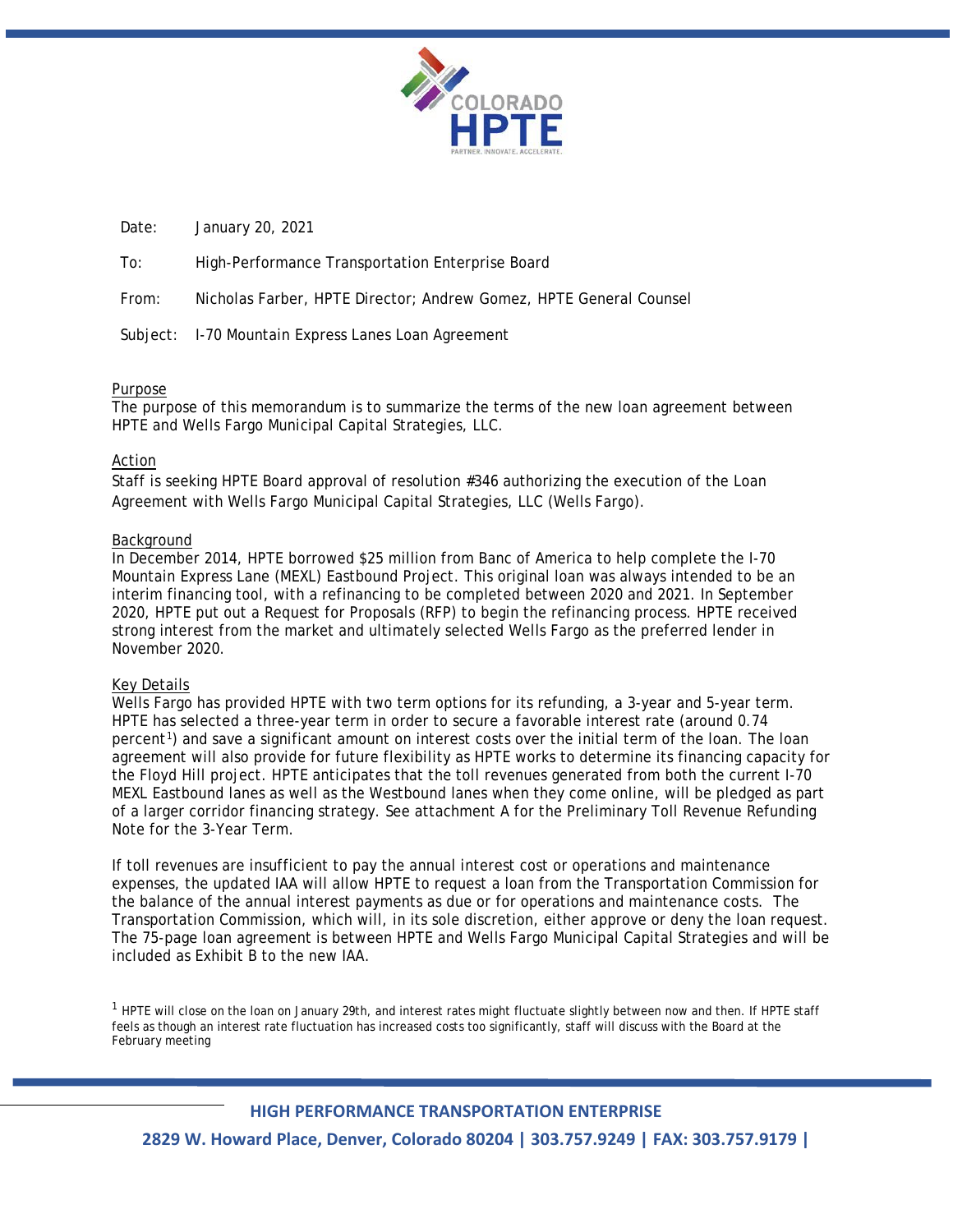

## Options / Decision Matrix

- 1. **Staff Recommendation**: Approve the loan agreement. CDOT and HPTE will execute the agreement, and tolling will commence in Fall 2020 for the Westbound Mountain Express Lane.
- 2. Do not approve the loan agreement, and direct staff to negotiate different terms.

# **Attachments**

Attachment A: Preliminary Toll Revenue Refunding Note for the 3-Year Term.

Attachment B: Resolution #346

Attachment C: Loan Agreement between Colorado High Performance Transportation Enterprise and Wells Fargo Municipal Capital Strategies, LLC.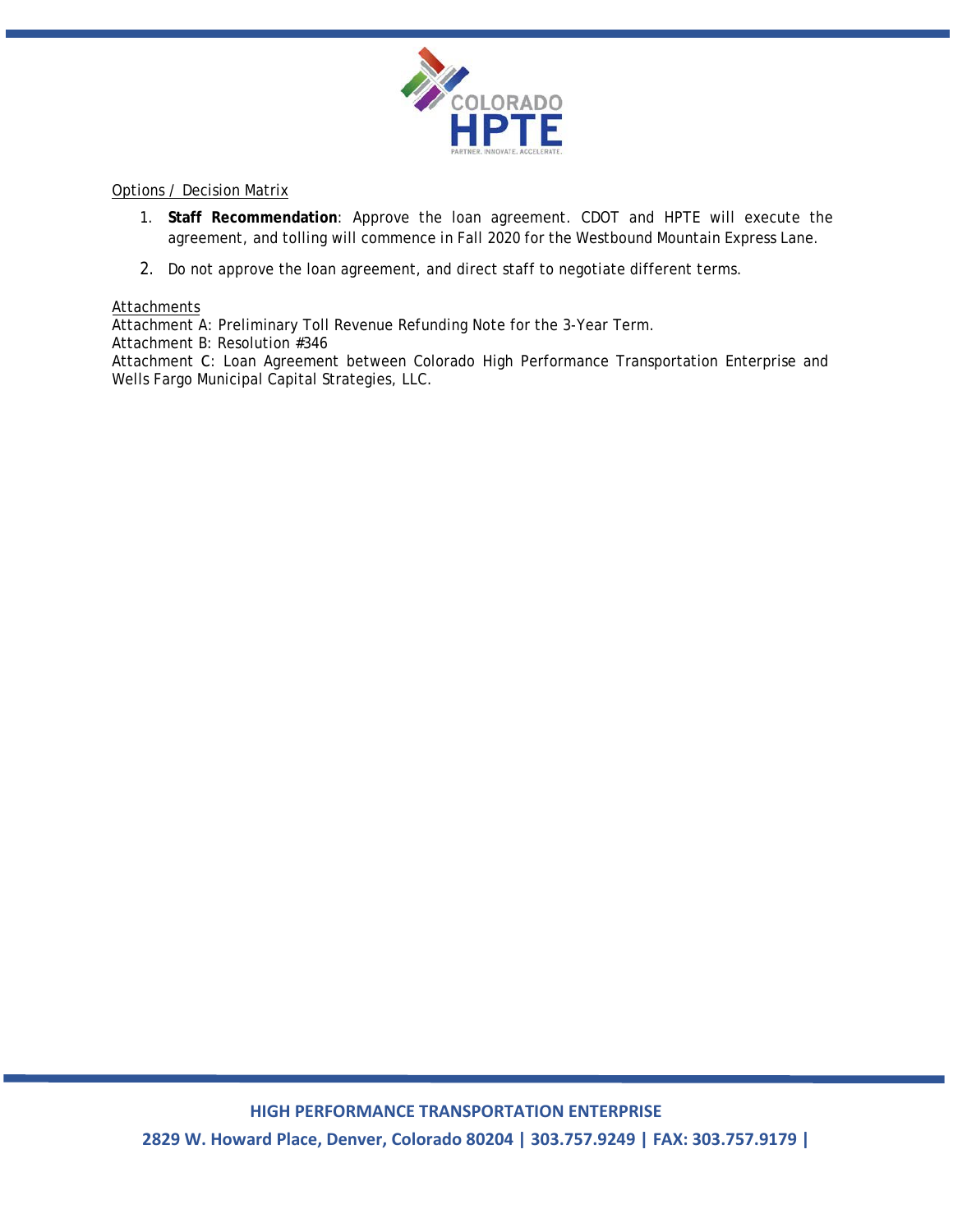#### TABLE OF CONTENTS

## COLORADO HIGH PERFORMANCE TRANSPORTATION ENTERPRISE I-70 MOUNTAIN EXPRESS LANES PROJECT TOLL REVENUE REFUNDING NOTE REFUNDS SERIES 2014 NOTE PRELIMINARY CASHFLOWS AS OF JANUARY 7, 2021 3-YEAR TERM

| Report                                                                                                                                                                                                                         |  |  |  |  |  |  |  |  |  |  |  |  |  |  | Page |
|--------------------------------------------------------------------------------------------------------------------------------------------------------------------------------------------------------------------------------|--|--|--|--|--|--|--|--|--|--|--|--|--|--|------|
| Sources and Uses of Funds resources in the content of the content of the content of the content of the content of the content of the content of the content of the content of the content of the content of the content of the |  |  |  |  |  |  |  |  |  |  |  |  |  |  |      |
| Detailed Bond Debt Service response to a service of the service of the service of the service of the service of the service of the service of the service of the service of the service of the service of the service of the s |  |  |  |  |  |  |  |  |  |  |  |  |  |  |      |
|                                                                                                                                                                                                                                |  |  |  |  |  |  |  |  |  |  |  |  |  |  |      |
| <b>Bond Pricing</b> ( <i>i.e., i.e., i.e., i.e., i.e., i.e., i.e., i.e., i.e., i.e., 4</i>                                                                                                                                     |  |  |  |  |  |  |  |  |  |  |  |  |  |  |      |

# **STIFEL**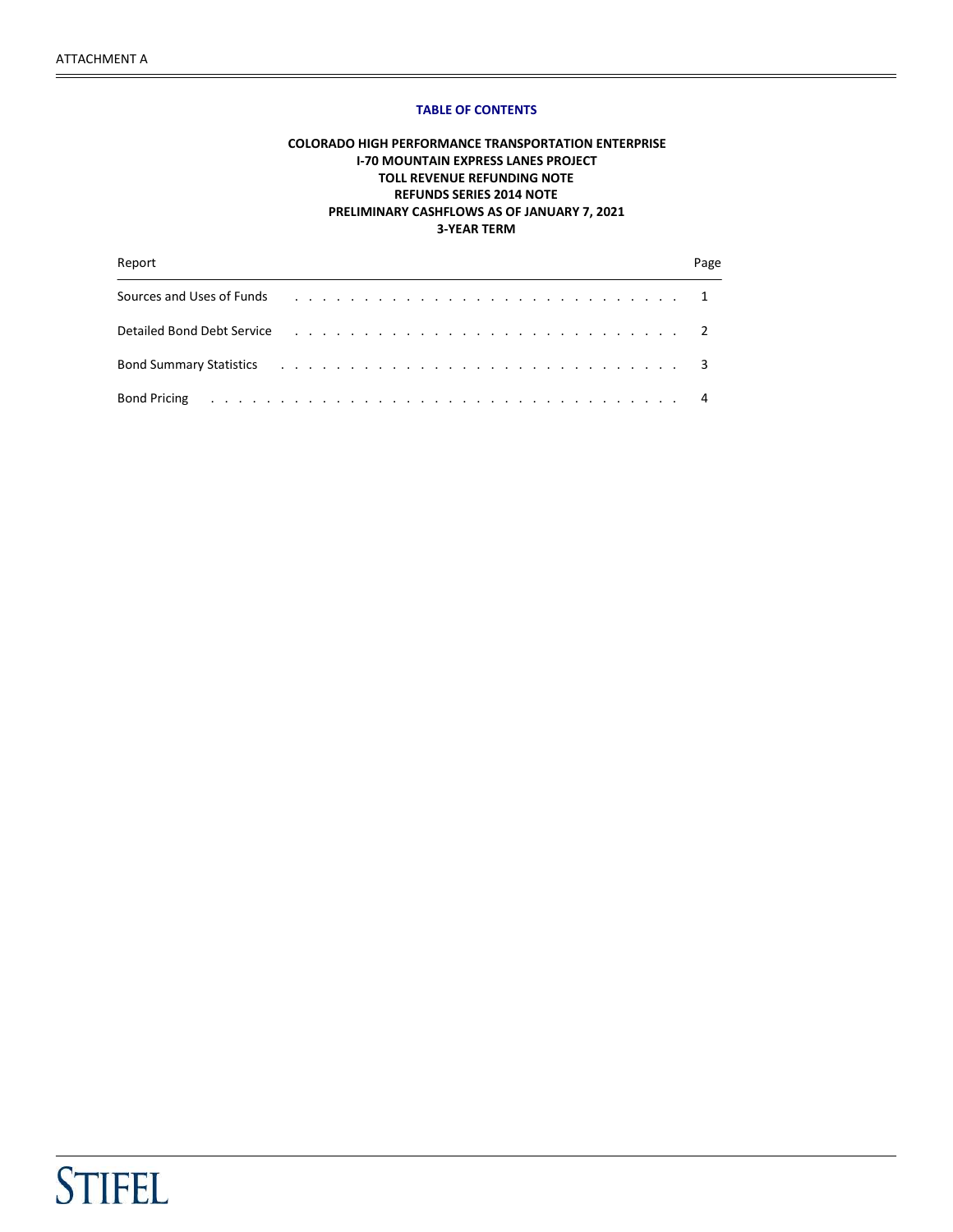#### SOURCES AND USES OF FUNDS

## COLORADO HIGH PERFORMANCE TRANSPORTATION ENTERPRISE I-70 MOUNTAIN EXPRESS LANES PROJECT TOLL REVENUE REFUNDING NOTE REFUNDS SERIES 2014 NOTE PRELIMINARY CASHFLOWS AS OF JANUARY 7, 2021 3-YEAR TERM

| Dated Date    | 01/22/2021 |
|---------------|------------|
| Delivery Date | 01/22/2021 |

#### Sources:

| <b>Bond Proceeds:</b><br>Par Amount                            | 25,145,000.00 |
|----------------------------------------------------------------|---------------|
| Other Sources of Funds:<br><b>HPTE Cash - Accrued Interest</b> | 71,687.50     |
| <b>HPTE Cash - MRF Payment</b>                                 | 23,778.05     |
|                                                                | 95,465.55     |
|                                                                | 25,240,465.55 |

#### Uses:

|                                   | 25,240,465.55 |
|-----------------------------------|---------------|
| Cost of Issuance                  | 145,000.00    |
| Delivery Date Expenses:           |               |
|                                   | 25,095,465.55 |
| Series 2014 Margin Rate Factor    | 23,778.05     |
| Series 2014 Loan Accrued Interest | 71,687.50     |
| Series 2014 Loan Payoff           | 25,000,000.00 |
| Series 2014 Note Payoff:          |               |
|                                   |               |

# **STIFEL**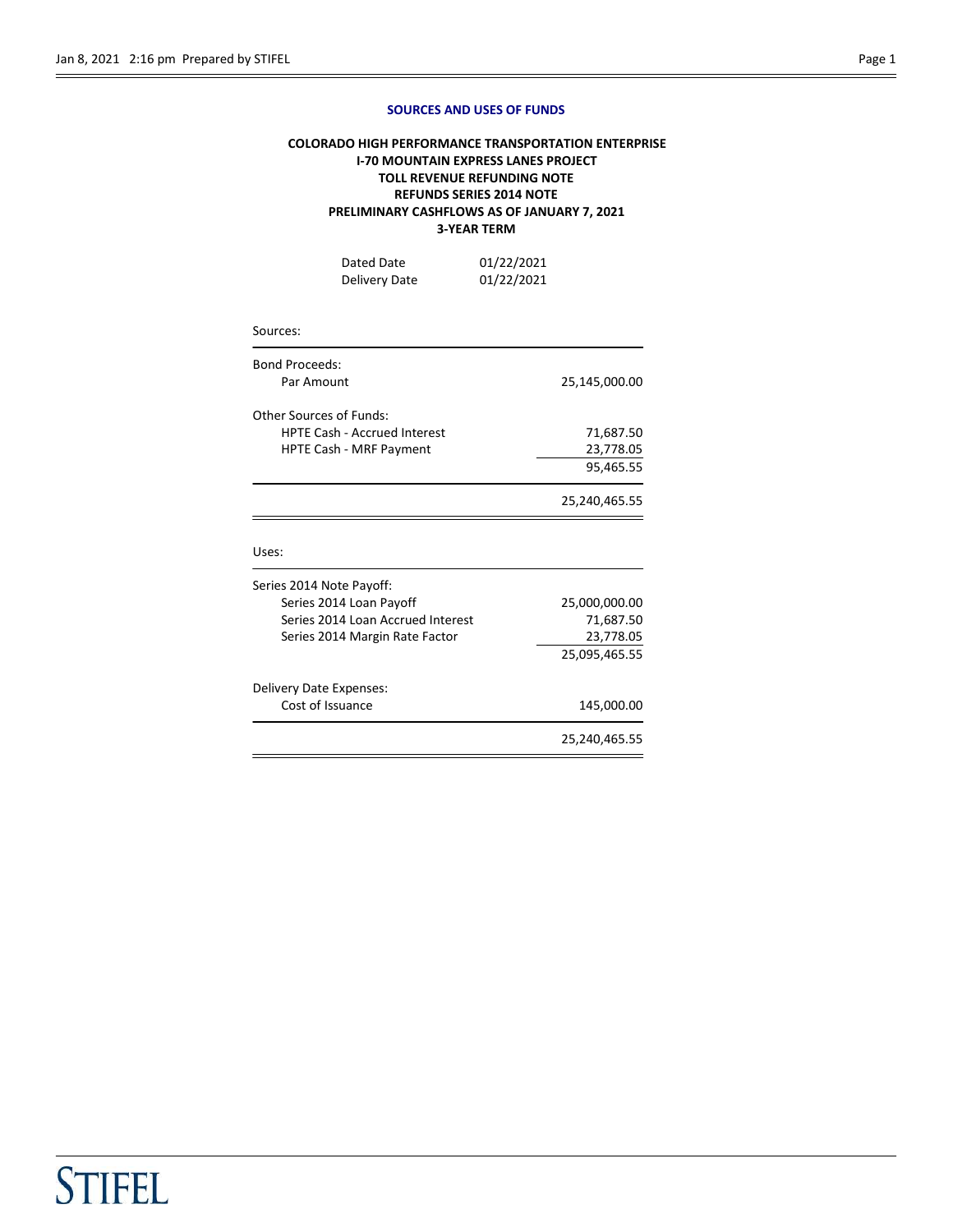#### DETAILED BOND DEBT SERVICE

## COLORADO HIGH PERFORMANCE TRANSPORTATION ENTERPRISE I-70 MOUNTAIN EXPRESS LANES PROJECT TOLL REVENUE REFUNDING NOTE REFUNDS SERIES 2014 NOTE PRELIMINARY CASHFLOWS AS OF JANUARY 7, 2021 3-YEAR TERM

| Dated Date    | 01/22/2021 |
|---------------|------------|
| Delivery Date | 01/22/2021 |

### Term Bond

| Period<br>Ending | Principal  | Interest     | Debt Service  | Annual<br>Debt Service |
|------------------|------------|--------------|---------------|------------------------|
| 06/15/2021       |            | 73,912.33    | 73,912.33     |                        |
| 12/15/2021       |            | 93,036.50    | 93,036.50     | 166,948.83             |
| 06/15/2022       |            | 93,036.50    | 93,036.50     |                        |
| 12/15/2022       |            | 93,036.50    | 93,036.50     | 186,073.00             |
| 06/15/2023       |            | 93,036.50    | 93,036.50     |                        |
| 12/15/2023       |            | 93,036.50    | 93,036.50     | 186,073.00             |
| 06/15/2024       |            | 880,075.00   | 880,075.00    |                        |
| 12/15/2024       | 8,380,000  | 880,075.00   | 9,260,075.00  | 10,140,150.00          |
| 06/15/2025       |            | 586,775.00   | 586,775.00    |                        |
| 12/15/2025       | 8,380,000  | 586,775.00   | 8,966,775.00  | 9,553,550.00           |
| 06/15/2026       |            | 293,475.00   | 293,475.00    |                        |
| 12/15/2026       | 8,385,000  | 293,475.00   | 8,678,475.00  | 8,971,950.00           |
|                  | 25,145,000 | 4,059,744.83 | 29,204,744.83 | 29,204,744.83          |

#### Bond Variable Rate Table

| Begin      | End        | Interest |
|------------|------------|----------|
| Date       | Date       | Rate     |
| 01/22/2021 | 12/15/2023 | 0.740%   |
| 12/15/2023 | 12/15/2026 | 7.000%   |

# **STIFEL**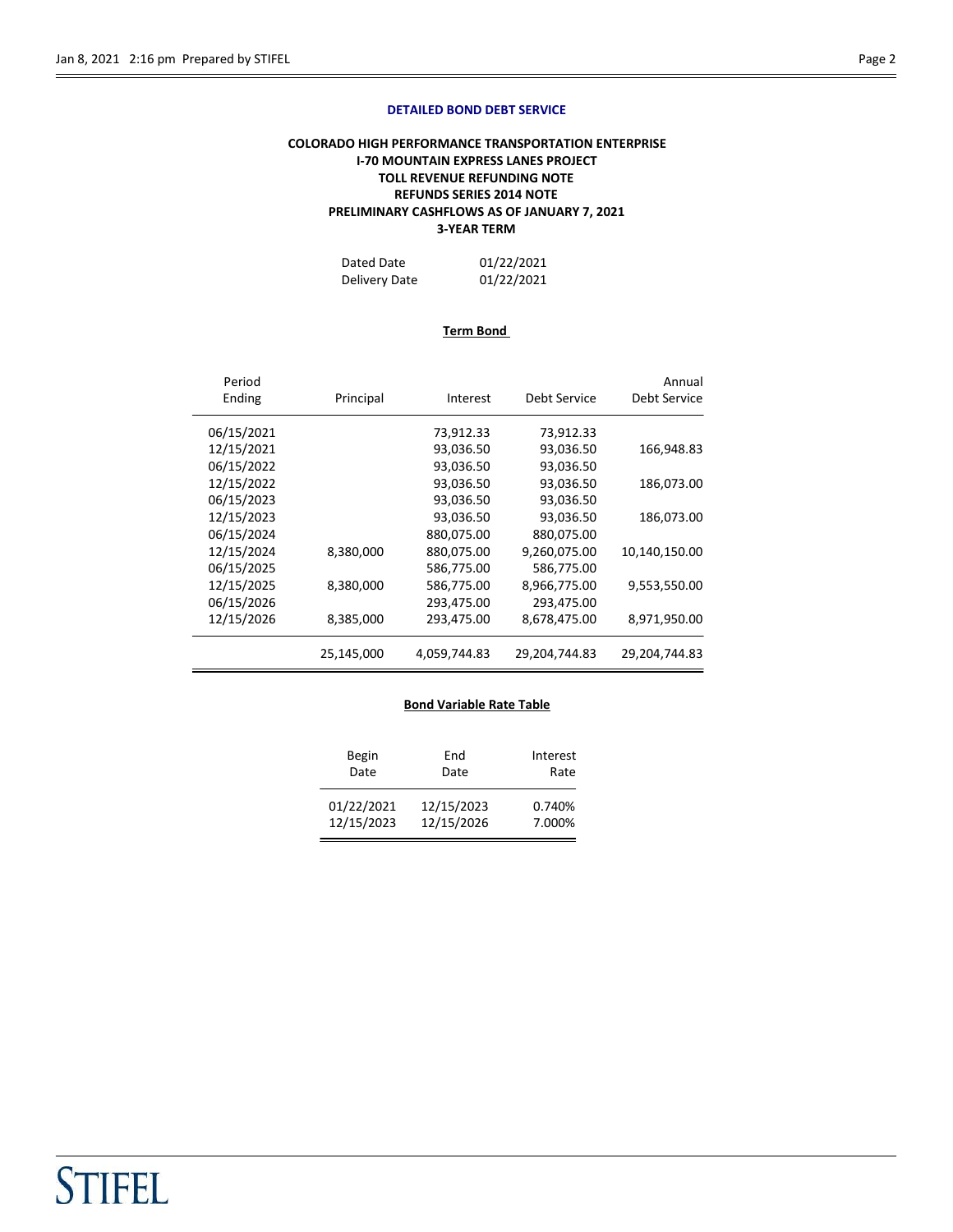**STIFEL** 

#### BOND SUMMARY STATISTICS

## COLORADO HIGH PERFORMANCE TRANSPORTATION ENTERPRISE I-70 MOUNTAIN EXPRESS LANES PROJECT TOLL REVENUE REFUNDING NOTE REFUNDS SERIES 2014 NOTE PRELIMINARY CASHFLOWS AS OF JANUARY 7, 2021 3-YEAR TERM

| Dated Date                                                       | 01/22/2021    |
|------------------------------------------------------------------|---------------|
| <b>Delivery Date</b>                                             | 01/22/2021    |
| Last Maturity                                                    | 12/15/2026    |
| Arbitrage Yield                                                  | 3.173222%     |
| True Interest Cost (TIC)                                         | 3.173222%     |
| Net Interest Cost (NIC)                                          | 3.296702%     |
| All-In TIC                                                       | 3.297217%     |
| Average Coupon                                                   | 3.296702%     |
| Average Life (years)                                             | 4.897         |
| Duration of Issue (years)                                        | 4.740         |
| Par Amount                                                       | 25,145,000.00 |
| <b>Bond Proceeds</b>                                             | 25,145,000.00 |
| <b>Total Interest</b>                                            | 4,059,744.83  |
| Net Interest                                                     | 4,059,744.83  |
| <b>Total Debt Service</b>                                        | 29,204,744.83 |
| Maximum Annual Debt Service                                      | 10,140,150.00 |
| Average Annual Debt Service                                      | 4,952,288.34  |
| Underwriter's Fees (per \$1000)<br>Average Takedown<br>Other Fee |               |
| <b>Total Underwriter's Discount</b>                              |               |
| <b>Bid Price</b>                                                 | 100.000000    |

| <b>Bond Component</b> | Par<br>Value  | Price   | Average<br>Coupon | Average<br>Life | PV of 1 bp<br>change |
|-----------------------|---------------|---------|-------------------|-----------------|----------------------|
| Term Bond             | 25,145,000.00 | 100.000 | 3.297%            | 4.897           | 13,578.30            |
|                       | 25,145,000.00 |         |                   | 4.897           | 13,578.30            |

|                                                                           | <b>TIC</b>              | All-In<br><b>TIC</b>    | Arbitrage<br>Yield      |
|---------------------------------------------------------------------------|-------------------------|-------------------------|-------------------------|
| Par Value<br>+ Accrued Interest<br>+ Premium (Discount)                   | 25,145,000.00           | 25,145,000.00           | 25,145,000.00           |
| - Underwriter's Discount<br>- Cost of Issuance Expense<br>- Other Amounts |                         | $-145,000.00$           |                         |
| <b>Target Value</b>                                                       | 25,145,000.00           | 25,000,000.00           | 25,145,000.00           |
| <b>Target Date</b><br>Yield                                               | 01/22/2021<br>3.173222% | 01/22/2021<br>3.297217% | 01/22/2021<br>3.173222% |